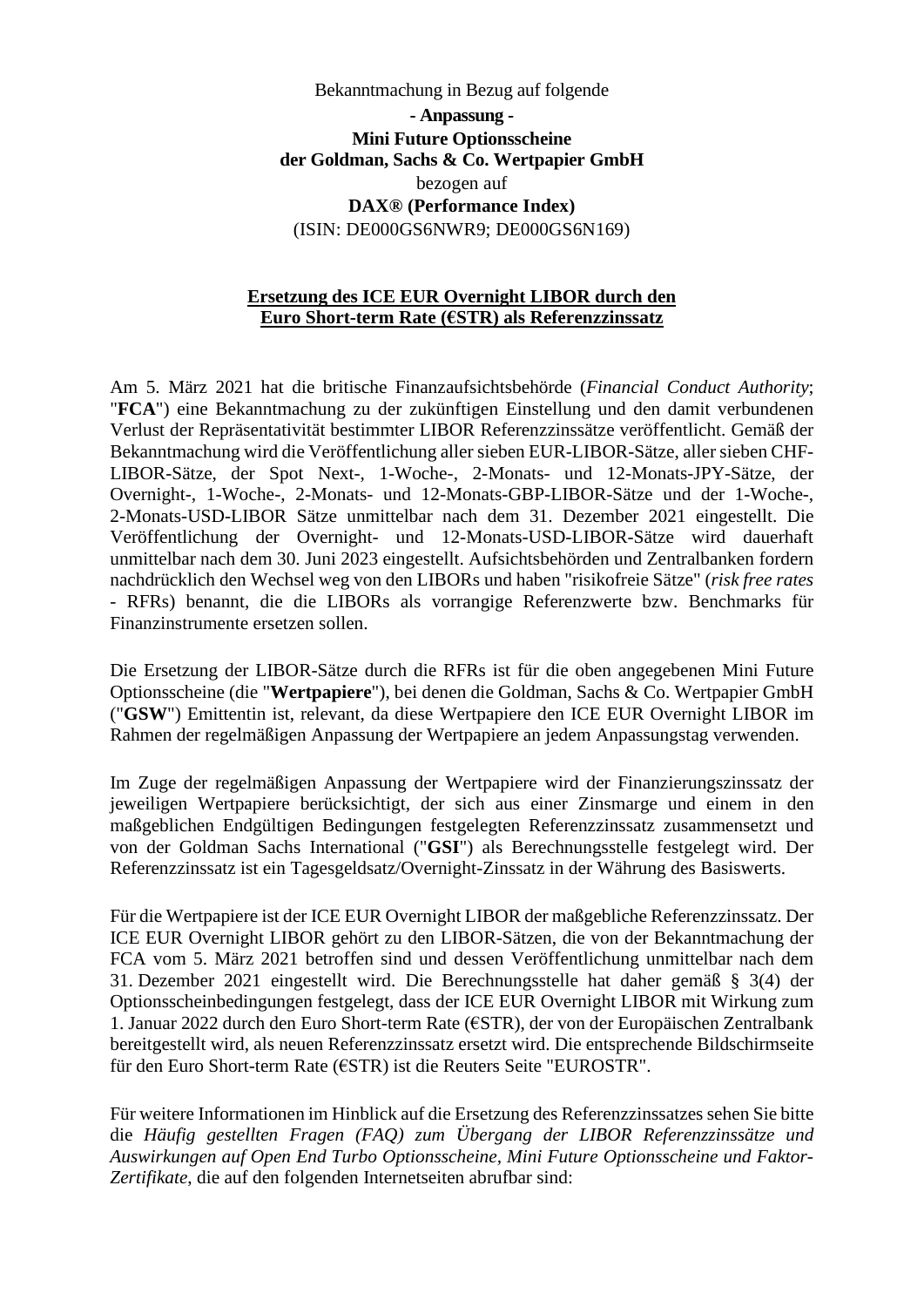www.gs.de/de/info/libor-transition www.gsmarkets.at/de/info/libor-transition

Begriffe, die in dieser Bekanntmachung nicht definiert sind, haben die in dem maßgeblichen Basisprospekt und den entsprechenden Endgültigen Bedingungen angegebene Bedeutung.

Frankfurt, 14. Dezember 2021 **Goldman Sachs International**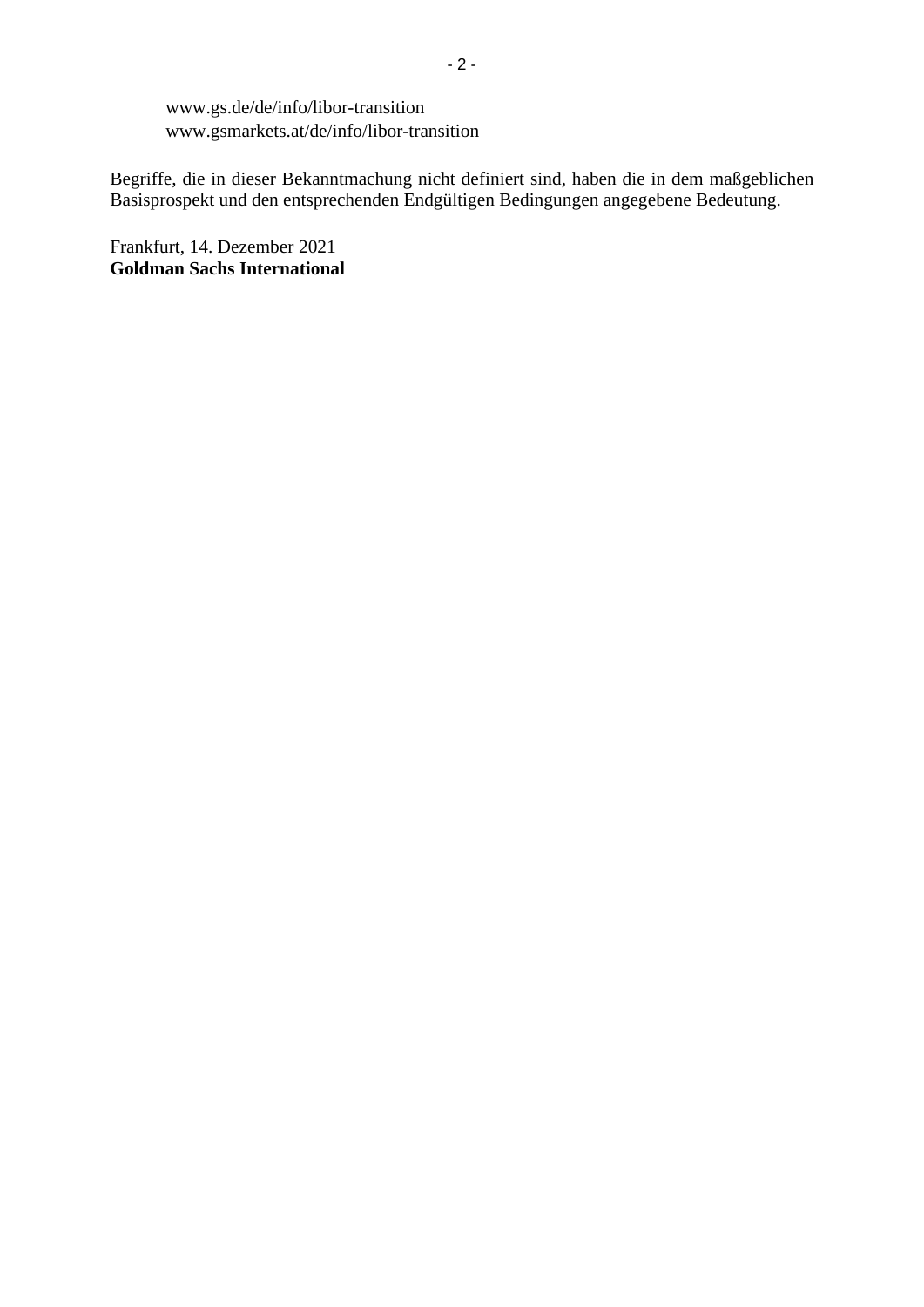## Announcement relating to the following **- Adjustment - Mini Future Warrants of Goldman, Sachs & Co. Wertpapier GmbH**  linked to **DAX® (Performance Index)**  (ISIN: DE000GS6NWR9; DE000GS6N169)

## **Replacement of ICE EUR Overnight LIBOR by the Euro Short-term Rate (€STR) as Reference Rate**

On 5 March 2021 the UK Financial Conduct Authority ("**FCA**") has published an [announcement on future cessation and loss of representativeness of certain LIBOR interest](https://www.fca.org.uk/publication/documents/future-cessation-loss-representativeness-libor-benchmarks.pdf)  [rates. Pursuant to the announcement all 7 euro LIBOR settings, all 7 Swiss franc LIBOR](https://www.fca.org.uk/publication/documents/future-cessation-loss-representativeness-libor-benchmarks.pdf)  settings, the Spot Next, 1-week, 2-month and 12-month Japanese yen LIBOR settings, the overnight, 1-week, 2-month and 12-month sterling LIBOR settings, and the 1-week and 2-month US dollar LIBOR settings will cease immediately after 31 December 2021. The publication of the overnight and 12-month US dollar LIBOR settings will cease immediately after 30 June 2023. Regulatory authorities and central banks are strongly encouraging the transition away from LIBORs and have identified "risk-free rates" (RFRs) to replace LIBORs as primary benchmarks.

The replacement of LIBOR rates by RFRs is relevant for the above mentioned Mini Future Warrants (the "**Securities**") for which Goldman, Sachs & Co. Wertpapier GmbH ("**GSW**") acts as Issuer as these Securities use the ICE EUR Overnight LIBOR in connection with the regular adjustment of the Securities on each Adjustment Date.

In the course of the regular adjustment of the Securities the Financing Rate of the respective Securities is taken into account, which consists of an Interest Margin and a Reference Rate specified in the relevant Final Terms and which is determined by Goldman Sachs International ("**GSI**") as Calculation Agent. The Reference Rate is a short-term/overnight interest rate in the currency of the Underlying.

For the Securities the applicable Reference Rate is the ICE EUR Overnight LIBOR. The ICE EUR Overnight LIBOR belongs to the LIBOR rates affected by the FCA announcement dated 5 March 2021 and, thus, the publication will cease immediately after 31 December 2021. The Calculation Agent has therefore determined in accordance with Section 3(4) of the Terms and Conditions of the Warrants that the ICE EUR Overnight LIBOR will be replaced with effect from 1 January 2022 by the Euro Short-term Rate (€STR) provided by the European Central Bank as new Reference Rate. The relevant Reference Rate Screen Page for the Euro Short-term Rate ( $\epsilon$ STR) is Reuters page "EUROSTR".

For further information with regard to the replacement of the Reference Rate, please see the *Frequently Asked Questions (FAQ) on the transition of LIBOR interest rates and impacts for Open End Turbo Warrants, Mini Future Warrants and Factor Certificates*, which are available on the following websites:

www.gs.de/en/services/libor-transition www.gsmarkets.at/en/services/libor-transition